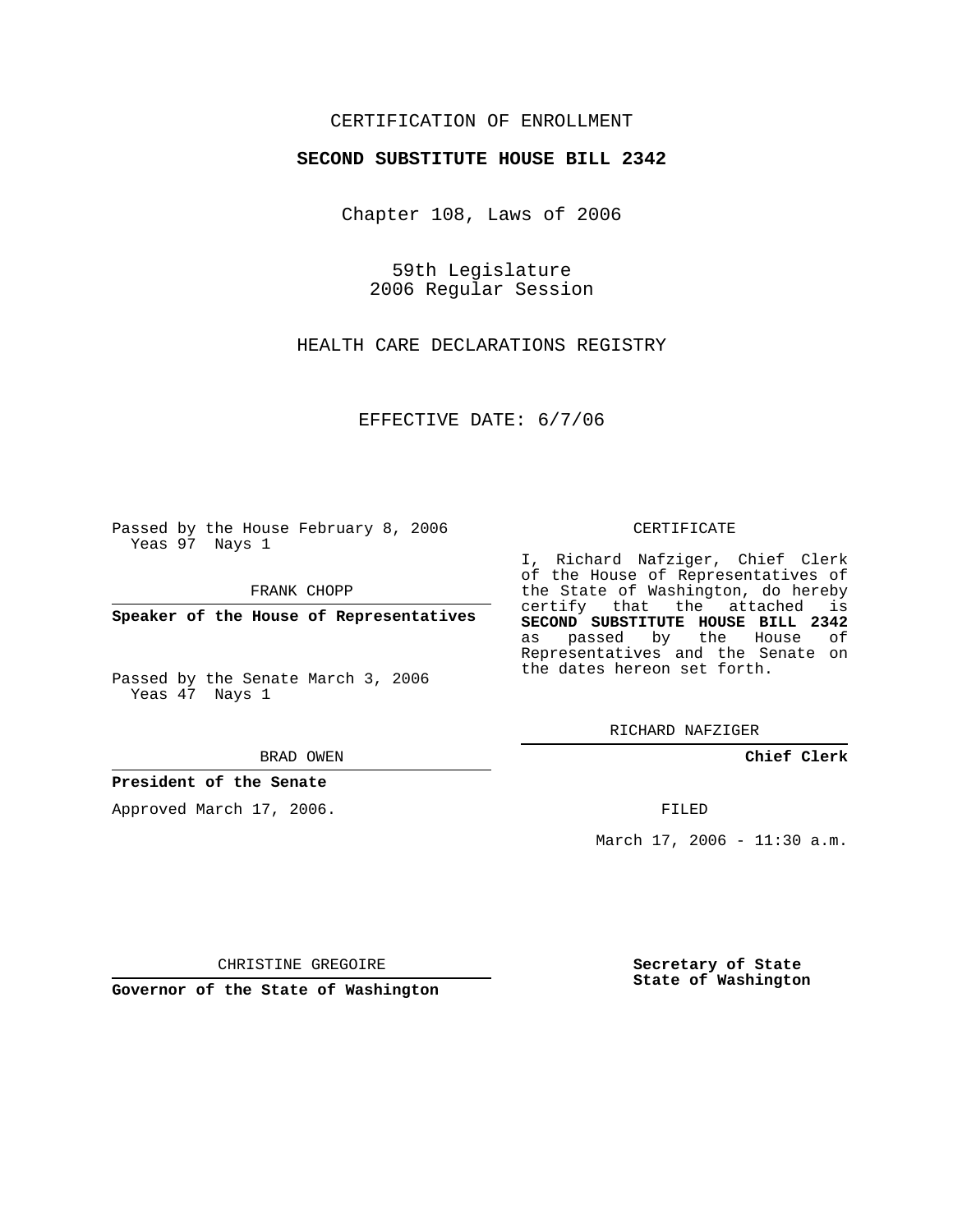# **SECOND SUBSTITUTE HOUSE BILL 2342** \_\_\_\_\_\_\_\_\_\_\_\_\_\_\_\_\_\_\_\_\_\_\_\_\_\_\_\_\_\_\_\_\_\_\_\_\_\_\_\_\_\_\_\_\_

\_\_\_\_\_\_\_\_\_\_\_\_\_\_\_\_\_\_\_\_\_\_\_\_\_\_\_\_\_\_\_\_\_\_\_\_\_\_\_\_\_\_\_\_\_

Passed Legislature - 2006 Regular Session

## **State of Washington 59th Legislature 2006 Regular Session**

**By** House Committee on Appropriations (originally sponsored by Representatives Moeller, Appleton, Nixon, Hunt, Curtis, Lantz, Morrell, Springer, Wallace, Fromhold, Kagi, Roberts, Cody, Ericks, Green and Ormsby)

READ FIRST TIME 02/03/06.

 AN ACT Relating to establishing a health care declarations registry; amending RCW 70.122.040, 71.32.080, and 70.122.051; adding new sections to chapter 70.122 RCW; and creating a new section.

BE IT ENACTED BY THE LEGISLATURE OF THE STATE OF WASHINGTON:

 NEW SECTION. **Sec. 1.** The legislature finds that effective communication between patients, their families, and their care givers regarding their wishes if they become incapacitated results in health care decisions that are more respectful of patients' desires. Whether the communication is for end-of-life planning or incapacity resulting from mental illness, the state must respect those wishes and support efforts to facilitate such communications and to make that information available when it is needed.

 It is the intent of the legislature to establish an electronic registry to improve access to health care decision-making documents. The registry would support, not supplant, the current systems for advance directives and mental health advance directives by improving access to these documents. It is the legislature's intent that the registry would be consulted by health care providers in every instance where there may be a question about the patient's wishes for periods of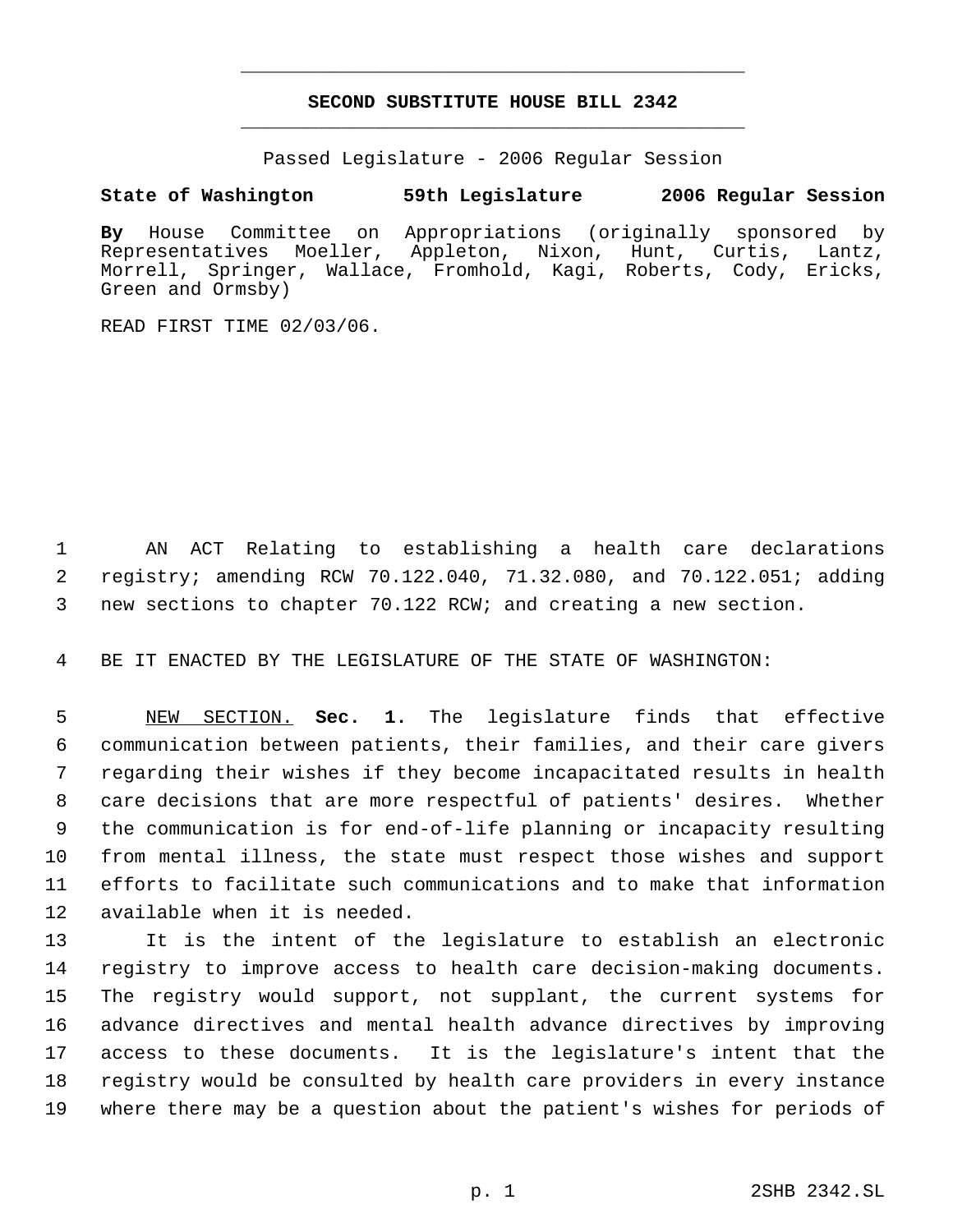incapacity and the existence of a document that may clarify a patient's intentions unless the circumstances are such that consulting the registry would compromise the emergency care of the patient.

 NEW SECTION. **Sec. 2.** A new section is added to chapter 70.122 RCW to read as follows:

 (1) The department of health shall establish and maintain a statewide health care declarations registry containing the health care declarations identified in subsection (2) of this section as submitted by residents of Washington. The department shall digitally reproduce and store health care declarations in the registry. The department may establish standards for individuals to submit digitally reproduced health care declarations directly to the registry, but is not required to review the health care declarations that it receives to ensure they comply with the particular statutory requirements applicable to the document. The department may contract with an organization that meets the standards identified in this section.

 (2)(a) An individual may submit any of the following health care declarations to the department of health to be digitally reproduced and stored in the registry:

(i) A directive, as defined by this chapter;

 (ii) A durable power of attorney for health care, as authorized in chapter 11.94 RCW;

 (iii) A mental health advance directive, as defined by chapter 71.32 RCW; or

 (iv) A form adopted pursuant to the department of health's authority in RCW 43.70.480.

 (b) Failure to submit a health care declaration to the department of health does not affect the validity of the declaration.

 (c) Failure to notify the department of health of a valid revocation of a health care declaration does not affect the validity of the revocation.

 (d) The entry of a health care directive in the registry under this section does not:

(i) Affect the validity of the document;

 (ii) Take the place of any requirements in law necessary to make the submitted document legal; or

(iii) Create a presumption regarding the validity of the document.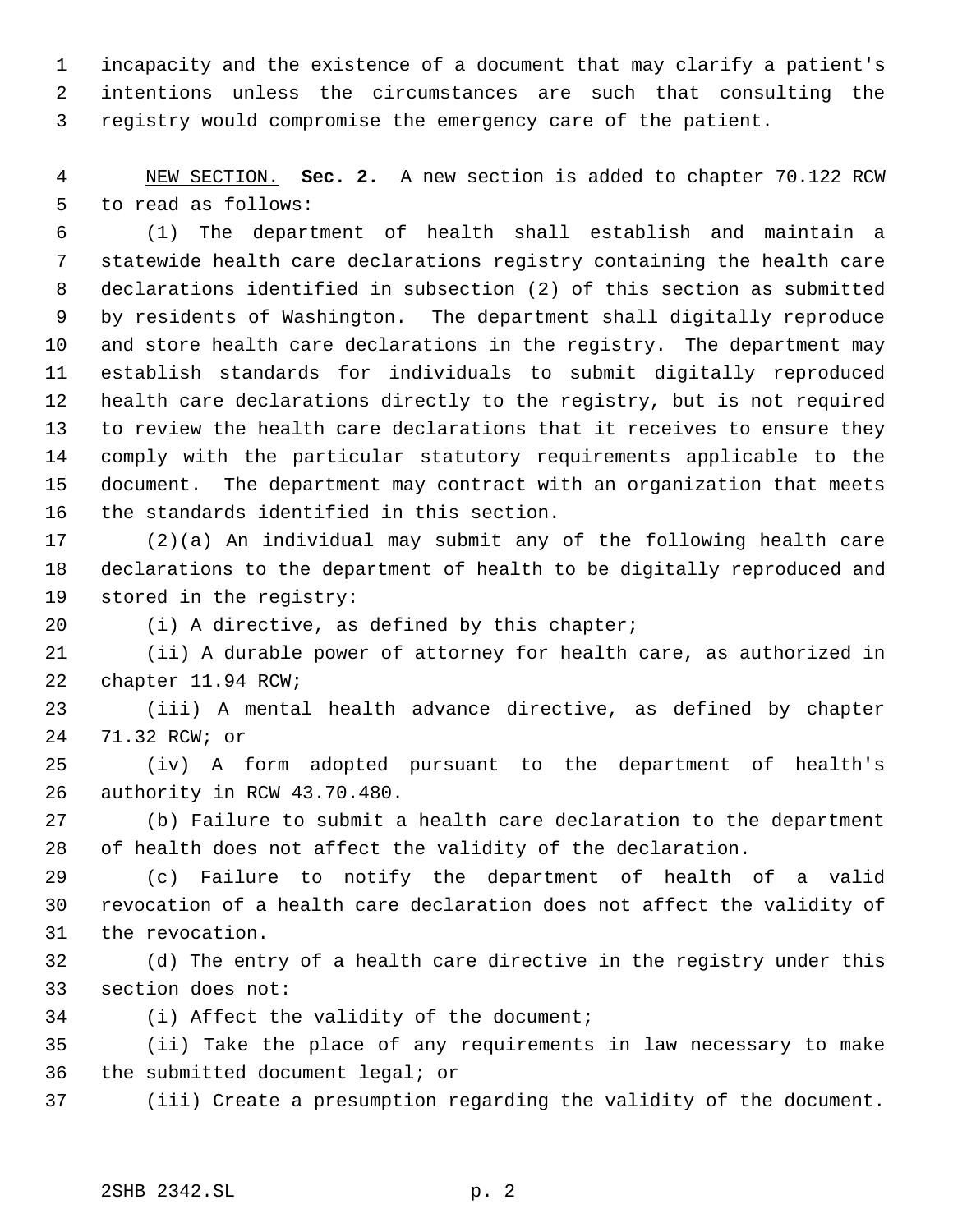(3) The department of health shall prescribe a procedure for an individual to revoke a health care declaration contained in the registry.

(4) The registry must:

 (a) Be maintained in a secure data base that is accessible through a web site maintained by the department of health;

 (b) Send annual electronic messages to individuals that have submitted health care declarations to request that they review the registry materials to ensure that it is current;

 (c) Provide individuals who have submitted one or more health care declarations with access to their documents and the ability to revoke 12 their documents at all times; and

 (d) Provide the personal representatives of individuals who have submitted one or more health care declarations to the registry, attending physicians, advanced registered nurse practitioners, health care providers licensed by a disciplining authority identified in RCW 18.130.040 who is acting under the direction of a physician or an advanced registered nurse practitioner, and health care facilities, as defined in this chapter or in chapter 71.32 RCW, access to the registry at all times.

 (5) In designing the registry and web site, the department of health shall ensure compliance with state and federal requirements related to patient confidentiality.

 (6) The department shall provide information to health care providers and health care facilities on the registry web site regarding the different federal and Washington state requirements to ascertain and document whether a patient has an advance directive.

 (7) The department of health may accept donations, grants, gifts, or other forms of voluntary contributions to support activities related to the creation and maintenance of the health care declarations registry and statewide public education campaigns related to the existence of the registry. All funds received shall be transferred to the health care declarations registry account, created in section 3 of this act.

 (8) The department of health may adopt rules as necessary to implement this act.

 (9) By December 1, 2008, the department shall report to the house and senate committees on health care the following information: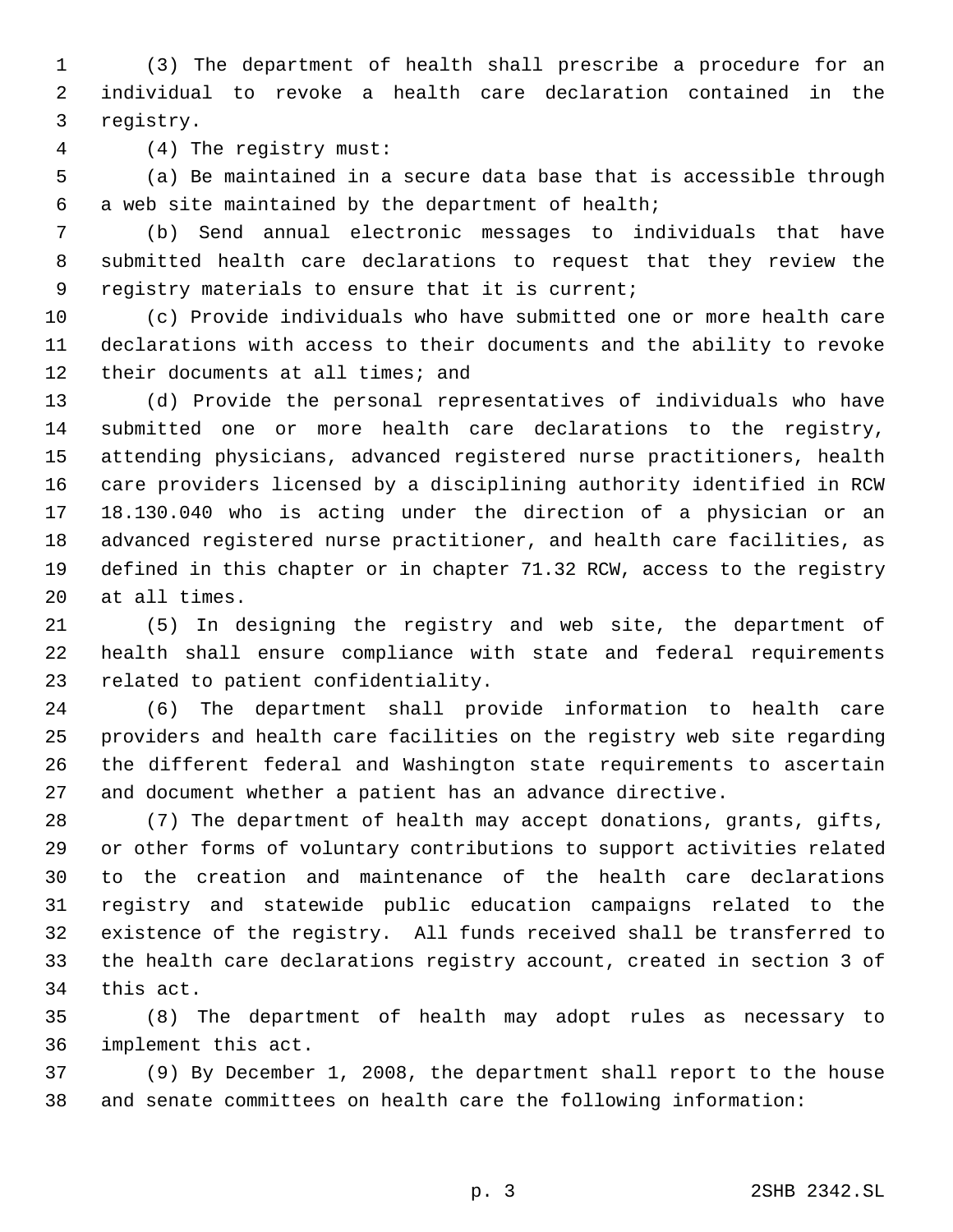- 
- (a) Number of participants in the registry;

 (b) Number of health care declarations submitted by type of declaration as defined in this section;

 (c) Number of health care declarations revoked and the method of revocation;

 (d) Number of providers and facilities, by type, that have been provided access to the registry;

(e) Actual costs of operation of the registry;

 (f) Donations received by the department for deposit into the health care declarations registry account, created in section 3 of this act by type of donor.

 NEW SECTION. **Sec. 3.** A new section is added to chapter 70.122 RCW to read as follows:

 The health care declarations registry account is created in the state treasury. All receipts from donations made under section 2 of this act, and other contributions and appropriations specifically made for the purposes of creating and maintaining the registry established by section 2 of this act and statewide public education campaigns related to the existence of the registry, shall be deposited into the account. Moneys in the account may be spent only after appropriation. Expenditures from the account may be used only for purposes of the health care declarations registry.

 **Sec. 4.** RCW 70.122.040 and 1979 c 112 s 5 are each amended to read as follows:

 (1) A directive may be revoked at any time by the declarer, without 26 regard to the declarer's mental state or competency, by any of the following methods:

 (a) By being canceled, defaced, obliterated, burned, torn, or 29 otherwise destroyed by the declarer or by some person in the declarer's 30 presence and by the declarer's direction.

 (b) By a written revocation of the declarer expressing 32 ((declarer's)) his or her intent to revoke, signed, and dated by the declarer. Such revocation shall become effective only upon communication to the attending physician by the declarer or by a person acting on behalf of the declarer. The attending physician shall record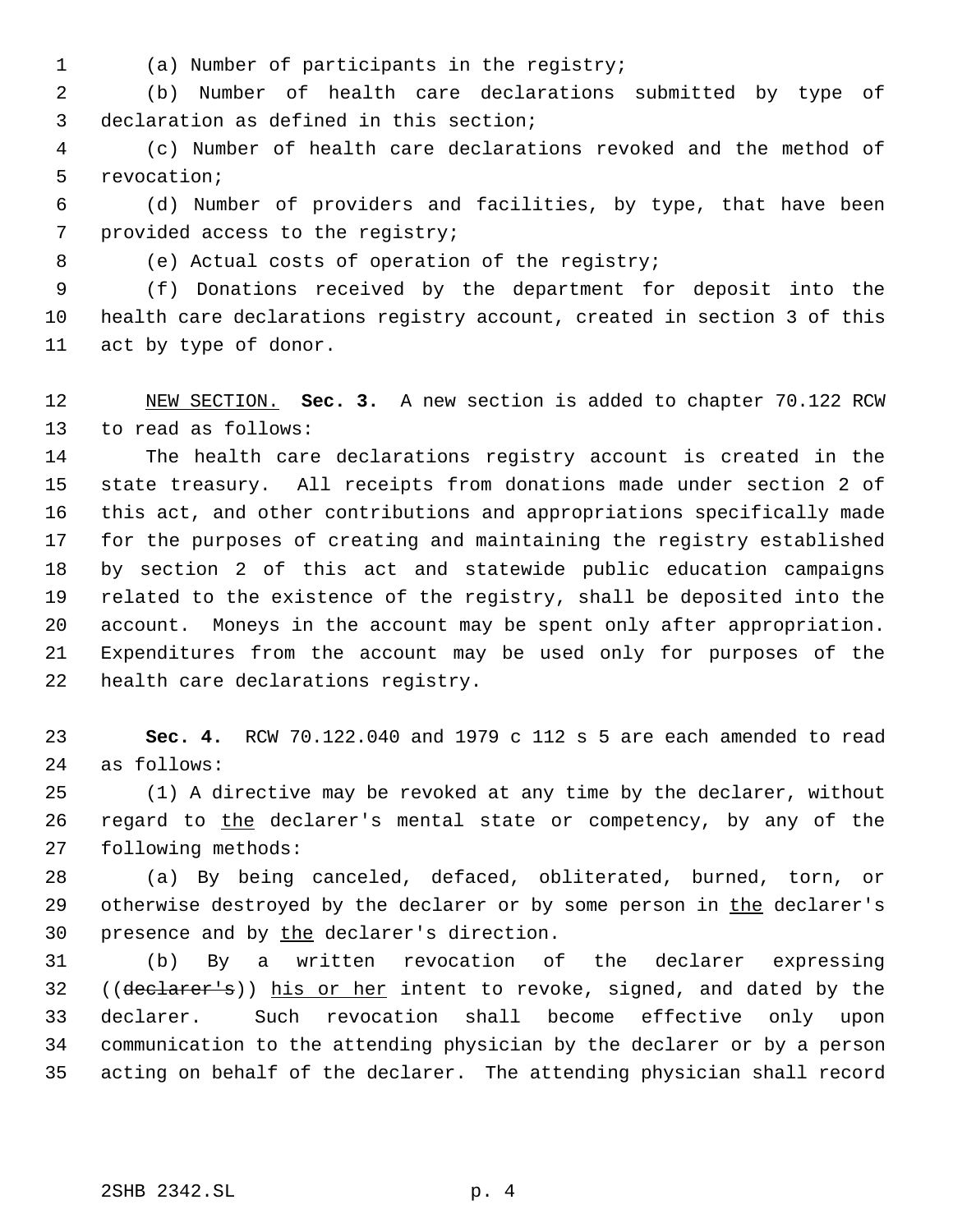1 in the patient's medical record the time and date when ((said)) the physician received notification of the written revocation.

 (c) By a verbal expression by the declarer of ((declarer's)) his or 4 her intent to revoke the directive. Such revocation shall become effective only upon communication to the attending physician by the declarer or by a person acting on behalf of the declarer. The attending physician shall record in the patient's medical record the time, date, and place of the revocation and the time, date, and place, 9 if different, of when ((said)) the physician received notification of the revocation.

 (d) In the case of a directive that is stored in the health care 12 declarations registry under section 2 of this act, by an online method 13 established by the department of health. Failure to use this method of revocation for a directive that is stored in the registry does not 15 invalidate a revocation that is made by another method described under 16 this section.

 (2) There shall be no criminal or civil liability on the part of any person for failure to act upon a revocation made pursuant to this section unless that person has actual or constructive knowledge of the 20 revocation except as provided in RCW 70.122.051(4).

 (3) If the declarer becomes comatose or is rendered incapable of communicating with the attending physician, the directive shall remain in effect for the duration of the comatose condition or until such time 24 as the declarer's condition renders the declarer able to communicate with the attending physician.

 **Sec. 5.** RCW 71.32.080 and 2003 c 283 s 8 are each amended to read as follows:

 (1)(a) A principal with capacity may, by written statement by the principal or at the principal's direction in the principal's presence, revoke a directive in whole or in part.

 (b) An incapacitated principal may revoke a directive only if he or she elected at the time of executing the directive to be able to revoke when incapacitated.

 (2) The revocation need not follow any specific form so long as it 35 is written and the intent of the principal can be discerned. In the case of a directive that is stored in the health care declarations 37 registry created by section 2 of this act, the revocation may be by an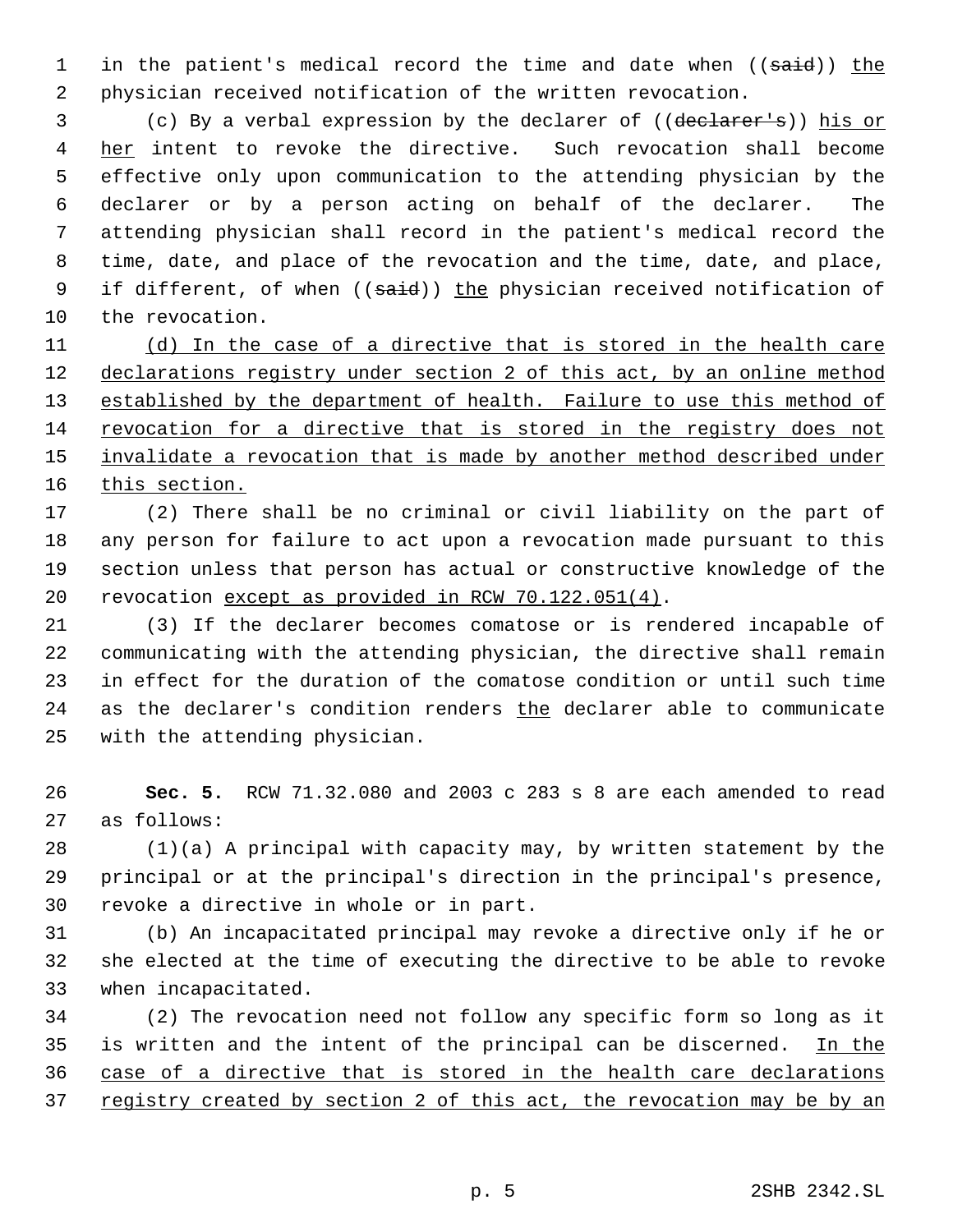1 online method established by the department of health. Failure to use 2 the online method of revocation for a directive that is stored in the registry does not invalidate a revocation that is made by another method described under this section.

 (3) The principal shall provide a copy of his or her written statement of revocation to his or her agent, if any, and to each health care provider, professional person, or health care facility that received a copy of the directive from the principal.

(4) The written statement of revocation is effective:

 (a) As to a health care provider, professional person, or health care facility, upon receipt. The professional person, health care provider, or health care facility, or persons acting under their direction shall make the statement of revocation part of the principal's medical record; and

 (b) As to the principal's agent, upon receipt. The principal's agent shall notify the principal's health care provider, professional person, or health care facility of the revocation and provide them with a copy of the written statement of revocation.

(5) A directive also may:

 (a) Be revoked, in whole or in part, expressly or to the extent of any inconsistency, by a subsequent directive; or

 (b) Be superseded or revoked by a court order, including any order entered in a criminal matter. A directive may be superseded by a court order regardless of whether the order contains an explicit reference to the directive. To the extent a directive is not in conflict with a court order, the directive remains effective, subject to the provisions of RCW 71.32.150. A directive shall not be interpreted in a manner that interferes with: (i) Incarceration or detention by the department of corrections, in a city or county jail, or by the department of social and health services; or (ii) treatment of a principal who is subject to involuntary treatment pursuant to chapter 10.77, 70.96A, 71.05, 71.09, or 71.34 RCW.

 (6) A directive that would have otherwise expired but is effective because the principal is incapacitated remains effective until the principal is no longer incapacitated unless the principal has elected to be able to revoke while incapacitated and has revoked the directive. (7) When a principal with capacity consents to treatment that differs from, or refuses treatment consented to in, the provisions of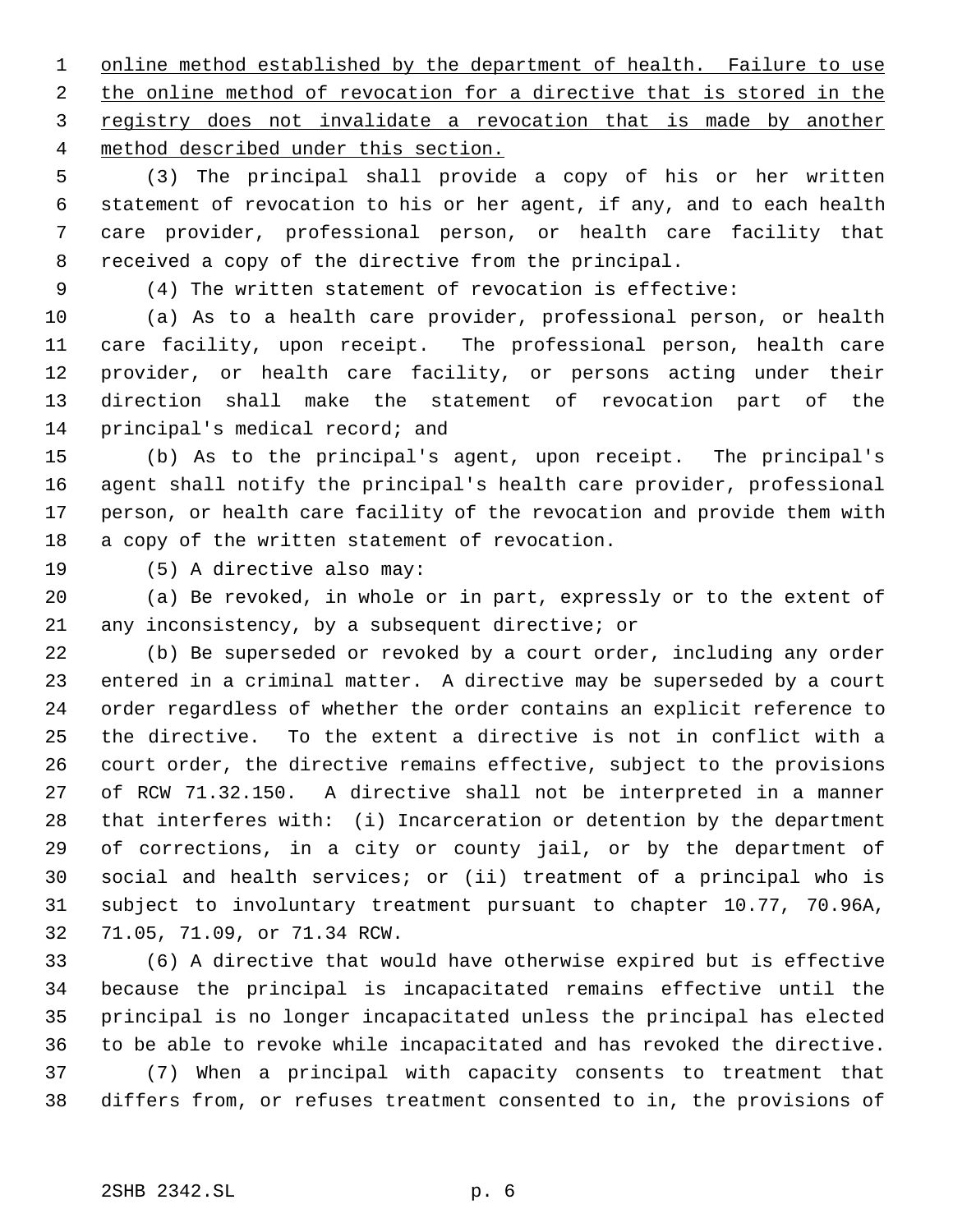his or her directive, the consent or refusal constitutes a waiver of that provision and does not constitute a revocation of the provision or directive unless the principal also revokes the directive or provision.

 **Sec. 6.** RCW 70.122.051 and 1992 c 98 s 5 are each amended to read as follows:

 (1) For the purposes of this section, "provider" means a physician, advanced registered nurse practitioner, health care provider acting under the direction of a physician or an advanced registered nurse practitioner, or health care facility, as defined in this chapter or in chapter 71.32 RCW, and its personnel.

 (2) Any ((physician, health care provider acting under the 12 direction of a physician, or health facility and its personnel)) provider who participates in good faith in the withholding or withdrawal of life-sustaining treatment from a qualified patient in accordance with the requirements of this chapter, shall be immune from legal liability, including civil, criminal, or professional conduct sanctions, unless otherwise negligent.

 (3) The establishment of a health care declarations registry does 19 not create any new or distinct obligation for a provider to determine whether a patient has a health care declaration.

 (4) A provider is not subject to civil or criminal liability or sanctions for unprofessional conduct under the uniform disciplinary act, chapter 18.130 RCW, when in good faith and without negligence:

 (a) The provider provides, does not provide, withdraws, or withholds treatment to a patient in the absence of actual knowledge of the existence of a health care declaration stored in the health care 27 declarations registry established in section 2 of this act;

 (b) The provider provides, does not provide, withdraws, or withholds treatment pursuant to a health care declaration stored in the health care declarations registry established in section 2 of this act in the absence of actual knowledge of the revocation of the declaration;

 (c) The provider provides, does not provide, withdraws, or withholds treatment according to a health care declaration stored in the health care declarations registry established in section 2 of this act in good faith reliance upon the validity of the health care 37 declaration and the declaration is subsequently found to be invalid; or